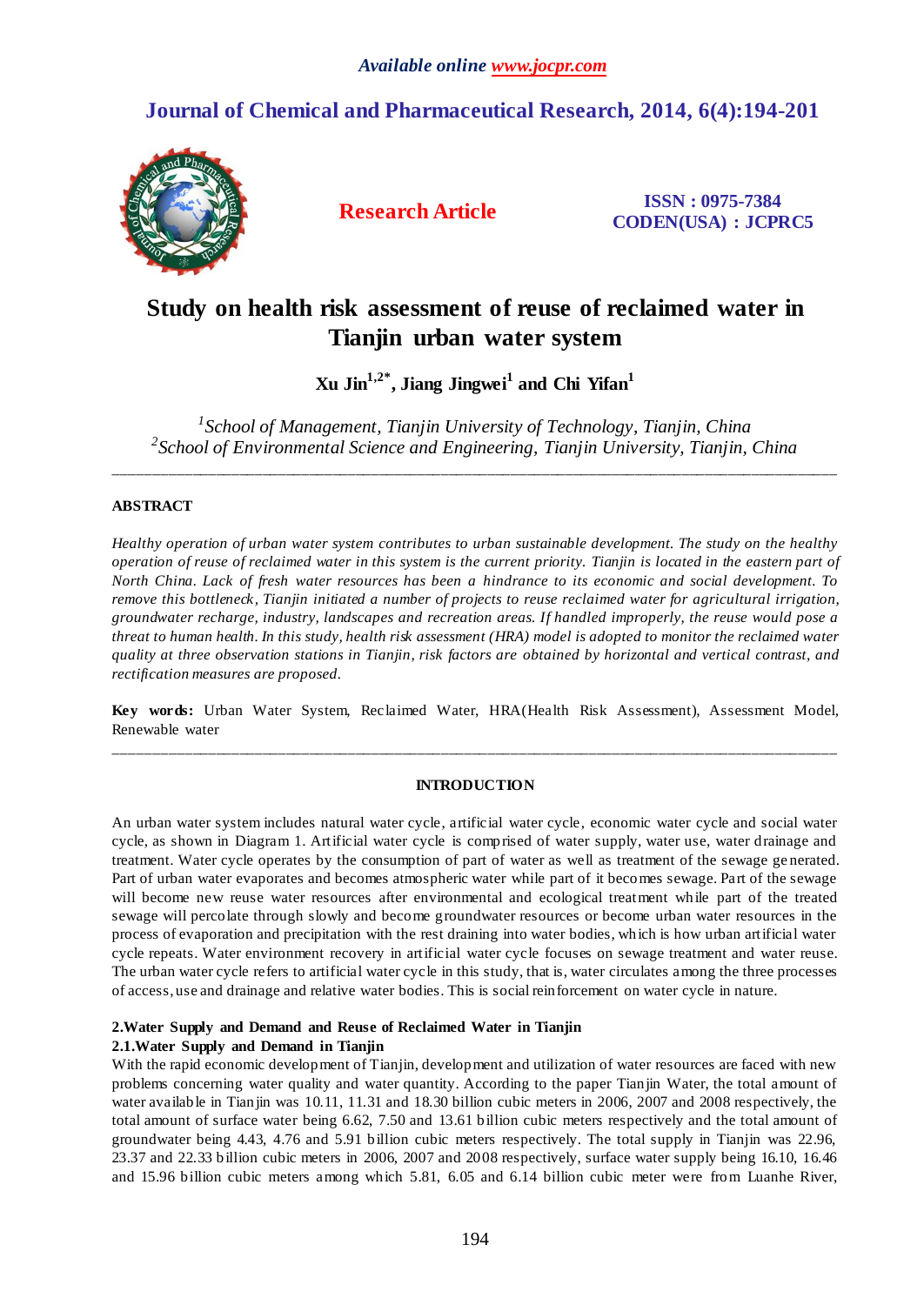groundwater supply being 6.76, 6.81 and 6.25 billion cubic meters, supply by reclaimed water after advanced treatment being 0.08 billion cubic meters on average, and desalinated seawater supply being 0.02, 0.02 and 0.04 billion cubic meters respectively. When classified according to use, water includes industrial water, residential water and ecological water, industrial water consumption being 19.35, 19.70 and 18.57 billion cubic meters respectively, residential water consumption being 3.12, 3.16 and 3.11billion cubic meters, and ecological water consumption being 0.49, 0.51 and 0.65 billion cubic meters respectively. Water consumption rates were 68%, 69% and 69%.

*\_\_\_\_\_\_\_\_\_\_\_\_\_\_\_\_\_\_\_\_\_\_\_\_\_\_\_\_\_\_\_\_\_\_\_\_\_\_\_\_\_\_\_\_\_\_\_\_\_\_\_\_\_\_\_\_\_\_\_\_\_\_\_\_\_\_\_\_\_\_\_\_\_\_\_\_\_\_*



**Fig. 1. Water Cycles in an Urban Water Syste m**

Tianjin, known as "Downstream Nine Rivers", is a downstream city of Haihe River where the nine rivers meet, these rivers being Nanyun River, Beiyun River, Ziya River, Daqing River, Yongding River, Chaobai River, Jiyun River, Yongdingxin River and Duliujian River. Haihe River system was the natural water source of Tianjin before 1970s. However, the building of reservoirs upstream reduced the discharge of Haihe River into the sea. With less water flowing downstream into the sea, salt-laden seawater began to push upstream, which led to increasingly high salt content in rivers. Besides, regional economy developed rapidly and population increas ed fast. Therefore, Tianjin is faced with a severe water crisis, which poses a hazard not only to industrial and agricultural production but also to drinking water of urban residents. The State Council launched the emergency project of water diversion from the Yellow River to Tianjin for the sixth time in recent years, transferring a hun dred billion cubic meters of water to Tianjin. Nevertheless, Tianjin still suffers from severe fresh water shortage. South-to-North Water Transfer Project completed in 2010, rainfall, reuse of reclaimed water and popularization and application of seawater desalination technology will help to ease the water shortage in Tianjin.

## **2.2 Reuse of Reclaimed Water in Tianjin**

Tianjin, located in the eastern part of North China, has been suffering from severe water scarcity. The new water scarcity crisis forces us to take countermeasures. There are three approaches to water scarcity besides saving water: interbasin water transfer; rational exploitation of groundwater; urban wastewater reclamation and reuse. At present, Tianjin has built Ji Zhuangzi Water Reclamation Plant, whose water production capacity has reached 5 tons/day, providing reclaimed water for some residential areas and enterprises in Nankai District and Hexi District. The plan for production expansion to 9 tons/day will be implemented soon. Five more reclaimed water supply systems are to be built in five years. The five plants in Xianyang Road, Beicang, Eastern Suburbs, Shuanglin and Zhangguizhuang will provide reclaimed water for the city proper and some areas outside the outer ring. A small-scale water circulatory system will be built downtown.

Research on wastewater reuse has been conducted at research institutes during the period of the seventh Five-Year Plan of China. In 2000 Tianjin municipal government began to prepare Jizhuangzi wastewater reuse project in which water recycled by Jizhuangzi Sewage Treatment Plant served as water source. This project was launched at the end of 2002. The treated water is mainly used for flushing in and around Tianjin Meijiang ecological residential quarter,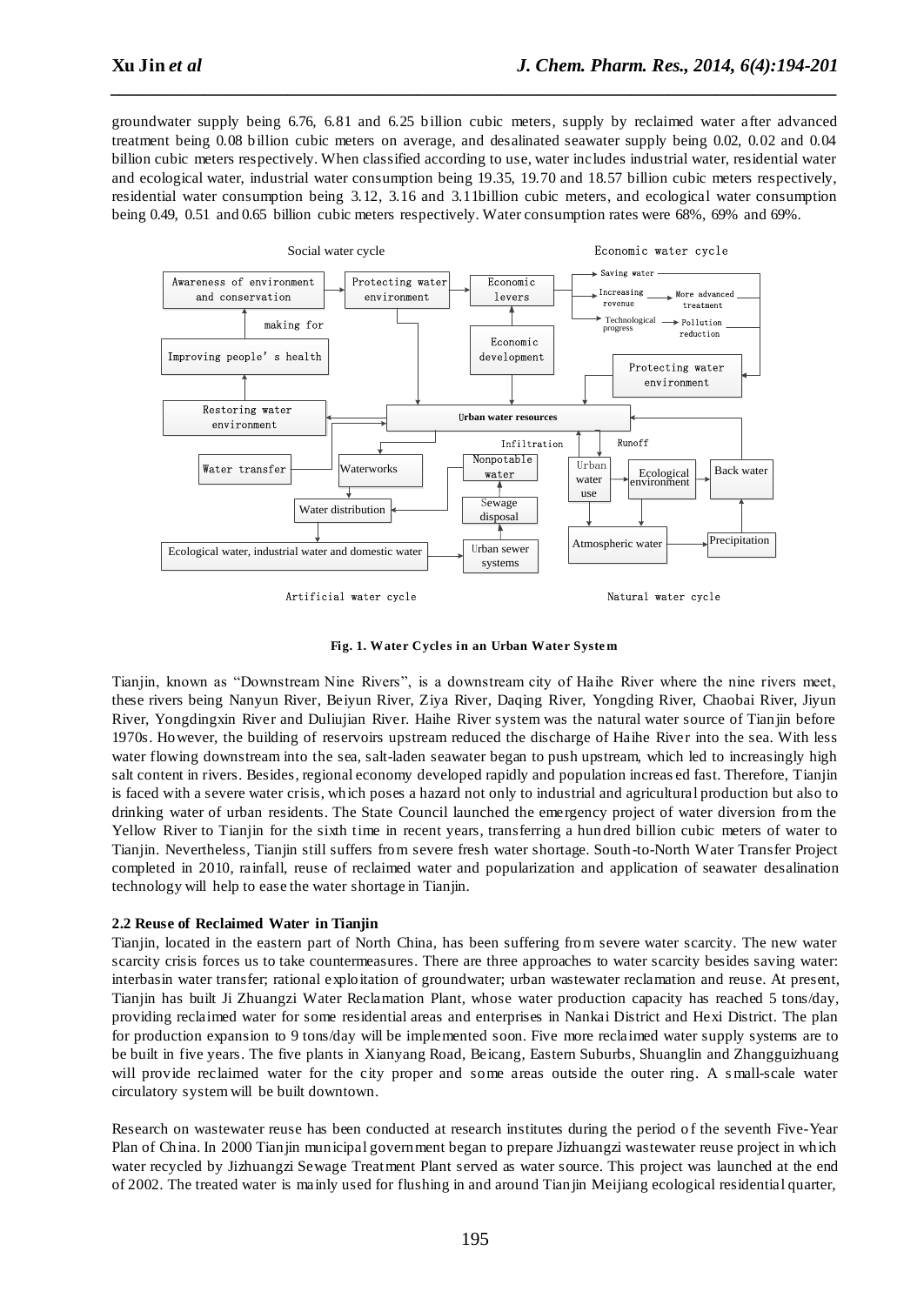landscapes in ecological quarters, landscaping, street sprinkling, water-cooling systems and other industries. 3600 families had used nonpotable water for flushing in Meijiang ecological residential quarter by 2005, which proved popular [1]. Tianjin has built 7 water reclamation plants with total supply of 211,500 m<sup>3</sup>/d, among which 4 plants with total supply of 170,000 m<sup>3</sup>/d are in the central city and 3 plants with total supply of 41,500 m<sup>3</sup>/d in Binhai New Area. Ji Zhuangzi Water Reclamation Plant in downtown Tianjin and New Water Source No. 1 Plant in TEDA had supplied water while the other five plants had been qualified but had not supplied wa ter yet by the end of 2008. The former supplied water for industrial users, urban uses, landscapes and city greening in Hexi District and Nankai District. The latter supplied water for industries, landscapes and city greening in TEDA. As water resources for industries, residential quarters and green belts of industrial zones, the two plants saved a large quantity of clean water. The former sold as much as 3.53 million cubic meters of water and the latter sold as much as 4 million cubic meters of water in 2008.

*\_\_\_\_\_\_\_\_\_\_\_\_\_\_\_\_\_\_\_\_\_\_\_\_\_\_\_\_\_\_\_\_\_\_\_\_\_\_\_\_\_\_\_\_\_\_\_\_\_\_\_\_\_\_\_\_\_\_\_\_\_\_\_\_\_\_\_\_\_\_\_\_\_\_\_\_\_\_*

## **3.Health Risks of Urban Use of Reclaimed Water**

## **3.1.The Main Urban Uses of Reclaimed Water**

Reclaimed water or recycled water is former wastewater that is treated to meet water quality requirements so as to be of beneficial use. Reclaimed water has obvious advantages compared with desalinated seawater and water transferred from other river basins. From an economic point of view, the obtaining of reclaimed water has the lowest cost of about 1-3 yuan/ton while the cost of desalination of sea water is about 5-7 yuan/ton and the cost of inter-basin water transfer is about 5-20 yuan/ton. From an environmental point of view, reclamation and reuse of wastewater help to improve the ecological environment and make for a virtuous cycle of aquatic ecosystems. The main urban uses of reclaimed water are summarized in **Table 1**.

## **3.2 The Hazards to Human Environment and Health and Exposure Routes**

The most important issue in wastewater reuse for agricultural irrigation is the risk to human health. Intestinal viruses and pathogens in sewage may pose a hazard to human health. When reclaimed water is used for irrigation, we hold consider not only the effects of pathogens on health but the impaction agricultural production as well Too much nitrogen, for example, may lead to the lengthening of crop growing season, non-plump fruits, late maturing of plants, loss of original flavor (fruit or vegetables), sugar reduction (sugar beet or vine) and starch reduction in potatoes[2].Reclaimed water quality criteria for groundwater recharge should consider such factors as pathogens, total mineral content, heavy metals and stable organic compounds to ensure the safety of environment and human health. Pathogen content in water is closely related to human health. If we do not assess the quality of reclaimed water used for recharge, groundwater may be polluted by low concentrations of chemicals for a long period of time, which may have an impact on human health. It was found that the test animals were liable to suffer from carcinogenesis or flare-up safter drinking contaminated water.

| Categories            | Uses                       | Categories           | Uses                                                                                                                |
|-----------------------|----------------------------|----------------------|---------------------------------------------------------------------------------------------------------------------|
| Agricultural<br>water | Irrigation                 | Urban water          | Green belt irrigation, landscaping                                                                                  |
|                       | Afforestation and seedling |                      | Flushing, street sweeping                                                                                           |
|                       | Farms, pastures            |                      | Vehicle washing                                                                                                     |
|                       | Aquaculture                |                      | Building construction, fire control                                                                                 |
| Industrial<br>water   | Cooling water              | Landscaping<br>water | Ornamental landscapes                                                                                               |
|                       | Cleaning water             |                      | Entertainment landscapes                                                                                            |
|                       | Boiler water               |                      | Restoring natural wetlands or creating artificial wetlands                                                          |
|                       | Process water              |                      | Surface water replenishment (rivers, lakes)                                                                         |
|                       | Water flooding             |                      | Groundwater replenishment (replenishment of drinking water, prevention of<br>seawater intrusion or land subsidence) |

#### **Table 1.The Main Urban Uses of Reclaimed Water**

Water quality criteria for industrial use are usually lower than that for drinking water. There is great potential for reuse of reclaimed water for industrial production and industrial cooling systems. Water quality criteria differ among various industries. Water used in the food processing industry must meet the criteria for drinking water. Water used in electronic industry must meet the criteria for high purity. The criteria for water used in leather manufacture are less demanding [3].The reuse of reclaimed water for landscapes includes reuse for water features (such as fountains, waterfalls and ponds) and recreational reuse. The former involves no physical contact such as boating and fishing, while the latter involves physical contact, such as swimming and ice skating. The reuse for landscapes helps to protect the ecological balance of aquatic life and maintain the ornamental water landscapes of urban lakes, rivers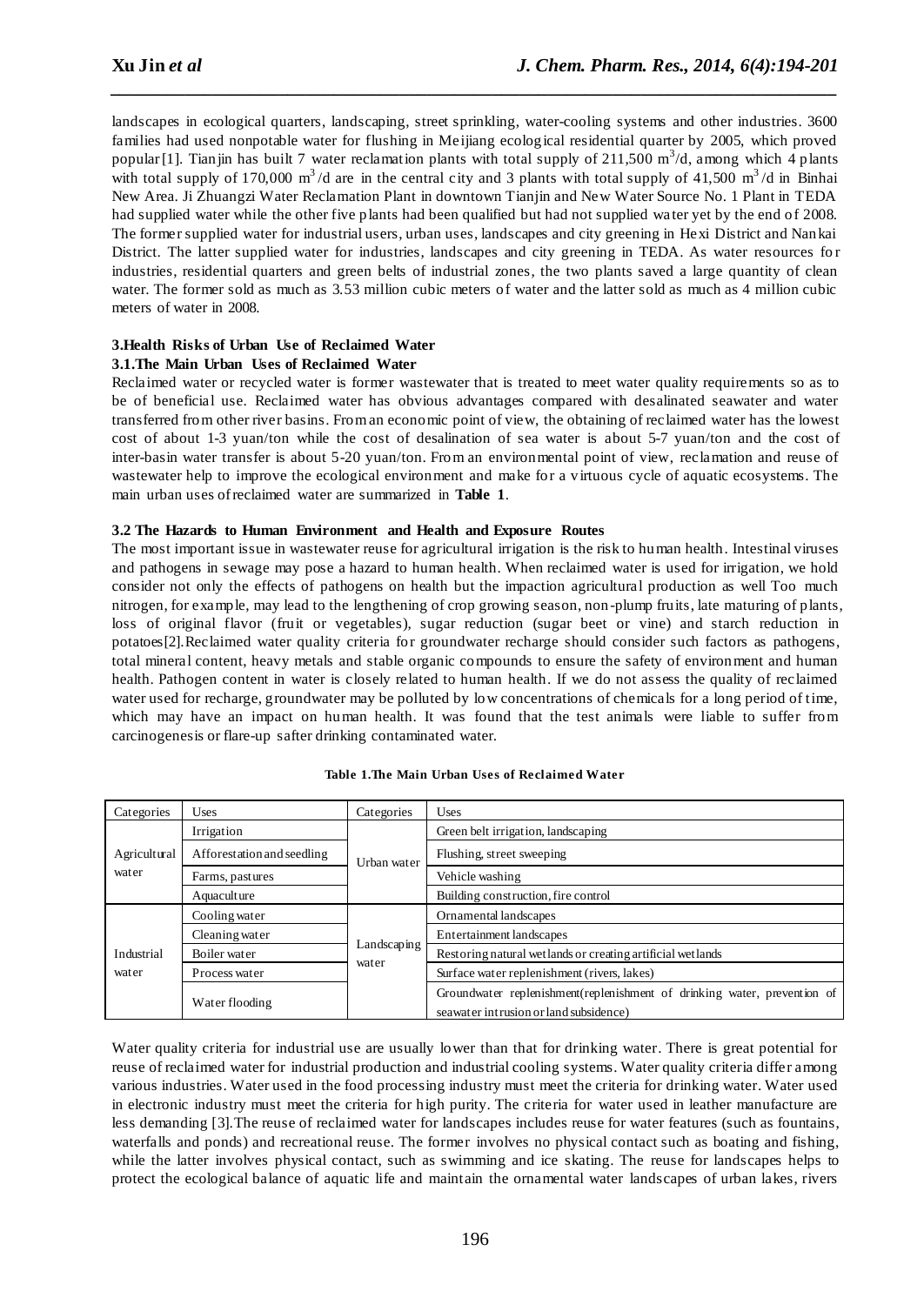and parks. Urban domestic water consumption is much smaller than that of industrial water consumption, accounting for only about 20% of the total consumption. Municipal water use includes landscaping, vehicle washing, street sprinkling, and toilet flushing and so on. As people have frequent contact with urban sewage, water for municipal use should be strictly sterilized before use.

*\_\_\_\_\_\_\_\_\_\_\_\_\_\_\_\_\_\_\_\_\_\_\_\_\_\_\_\_\_\_\_\_\_\_\_\_\_\_\_\_\_\_\_\_\_\_\_\_\_\_\_\_\_\_\_\_\_\_\_\_\_\_\_\_\_\_\_\_\_\_\_\_\_\_\_\_\_\_*

When recycled water is used in the areas where people have frequent contact with it, such as sprinkling of crops eaten raw, open spaces and parks, sports grounds, and recreational landscapes (such as swimming, surfing),bacteria, viruses and other pathogenic microorganis ms may pose a great threat to human health[4]. When urban wastewater is used for groundwater recharge, its heavy metals, pathogens and non biodegradable organis ms may pollute groundwater and may endanger human health via drinking water[5]. When wastewater is reused for landscapes and recreation areas, its high nitrogen and phosphorus content may make water environment eutrophicated and toxic chemical substances will destroy the biodiversity of water environment. In addition, when recycled water is used for irrigation of crops, urban green belts and other public places, the aerosol by spraying may also put people at risk.

## **4.Health Risk Assessment**

Risk Assessment began in a few industrialized countries in the 70s, among which the United States has conducted the most extensive research in this area. In the last two decades risk assessment technology went through roughly three periods[6]. During the early 70sand early 80s, risk assessment was in its infancy. In 1976, U.S. Environmental Protection Agency(USEPA) issued "Guidelines for Carcinogen Risk Assessment" for the first time. But risk assessment was not clearly defined then, toxicity identification being the only approach. The mid-80s was the period of technology readiness for risk assessment system when risk assessment was greatly improved. In 1983, United States National Academy of Sciences (NAS) published its report entitled *Risk Assessment in the Federal Government: Managing the Process*[7].According to this report, risk assessment involves four stages, known as "four-step approach": hazard identification, dose-response assessment, exposure assessment and risk characterization. Each stage is explicitly defined. This approach serves as the basic framework of risk assessment. USEPA then issued a series of risk assessment technical documents, principles or guidelines for risk assessment, mostly in terms of human health. For example, guidelines for carcinogen risk assessment, guidelines for teratogenic risk assessment, guidelines for the health risk assessment of chemical mixtures, guidelines for development toxicity risk assessment, and guidelines for exposure assessment were released in 1986 [8-12]. In 1989, USEPA revised the 1986 guidelines. Thus, a scientific system of risk assessment was built and has been evolving and improving since 1989. The present risk assessment study involves two basic aspects: human health and ecological risk assessments.

Health risk assessment (HRA), a new technical approach, was created and developed in the past few years. It is the process to estimate the probability of adverse health effects in humans who may be exposed to risk factors and to assess health status [13] [14]. HRA complies with the general principles of risk assessment while following its own procedures and methods. At present, HRA adopted the "four-step approach" published in the report by NAS in 1983: hazard identification, dose-reflected assessment, exposure assessment, and risk characterization. HRA includes qualitative HRA and quantitative HRA. Hazard identification itself is a process of qualitative HRA and the first step of quantitative HRA as well, that is, the premise for the subsequent three steps.

## **4.1 Hazard Identification**

Hazard identification is the process of determining whether exposure to a risk factor can cause an increase in the probability of adverse health effects, that is, conducting a qualitative HRA of the potential to cause harm. Hazard identification is also referred to as hazard evaluation, which can be directly used for registers of hazardous chemicals. The first step is to collect data regarding the substance that is to be assessed, including its physical and chemical properties, exposure routes, structure-activity relationship, characterization of toxicokinetics, toxicological effects, short-term biological experiments, long-term animal carcinogenicity experiments and epidemiological research in certain populations. The collected data should be analyzed, processed and visualized. The main task is to evaluate the quality, applicability and reliability of data, namely the weight of evidence for toxicity. The authorities concerned are responsible for setting uniform and comparative evaluation standards

A judgment should be made as to the toxicity of the tested substance to humans after the collected data is analyzed, audited and evaluated. In this process, the chemicals are classified according to their evidence for toxicity. The authorities concerned are also responsible for classification standards.

Hazard identification process has two uses. First, it can be used to decide whether to make further quantitative risk assessment of the tested substance. Second, it can be used to rank chemicals for human hazard according to its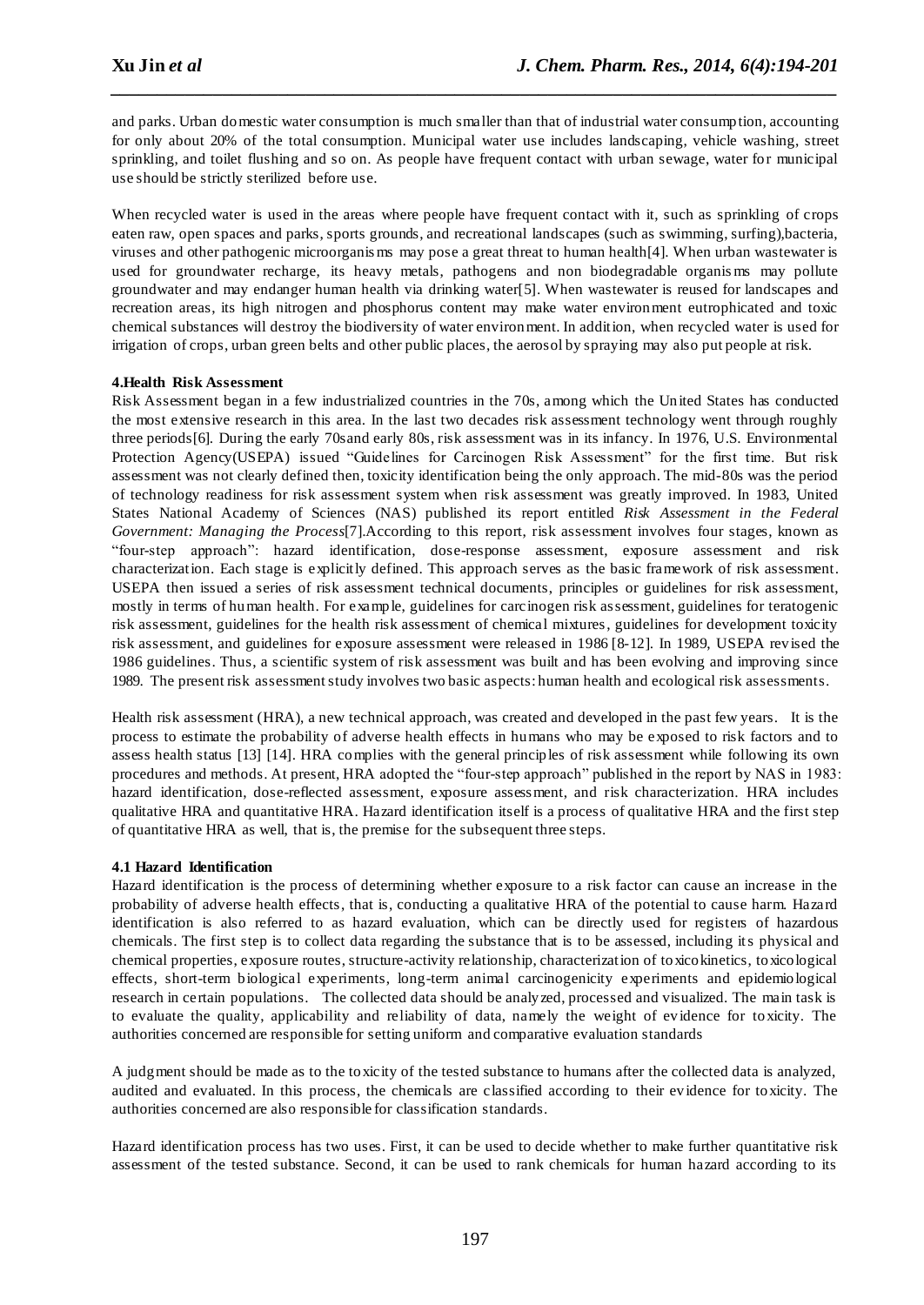toxicity and the amount of exposure in populations. Hazard ranking is usually based on weight of evidence for collected data. Weight-of-evidence ranking methods can be variable between different risk factors.

*\_\_\_\_\_\_\_\_\_\_\_\_\_\_\_\_\_\_\_\_\_\_\_\_\_\_\_\_\_\_\_\_\_\_\_\_\_\_\_\_\_\_\_\_\_\_\_\_\_\_\_\_\_\_\_\_\_\_\_\_\_\_\_\_\_\_\_\_\_\_\_\_\_\_\_\_\_\_*

## **4.2 Dose - Response Assessment**

A dose-response relationship describes how the probability of adverse health effects (the responses) is related to the amount and condition of exposure to an agent (a risk factor). It is a quantitative basis for risk assessment.

Dose-response assessment is to identify the lowest dose of a risk factor where the adverse effect is observed in the human population exposed and the excess risk caused by the amount of exposure to such a dose. The former  $(D_L)$ refers to the lowest dose for exposure to a certain risk factor over a period where the adverse effect is observed. The unit of dose is usually mg. The latter (Pe) refers to the difference between the probability of adverse health effects in an exposed group ( $P_t$ ) and that in a non-exposed comparison group ( $P_c$ ). Maximum observed effect level (NOEL), the maximum [No-Observed-Adverse-Effect Level \(NOAEL\),](http://www.epa.gov/risk/glossary.htm#n) [lowest-observed-adverse-effect level \(LOAEL\)](http://www.epa.gov/risk/glossary.htm#l) can be directly used to estimate  $D_L$ . Thus,

$$
D_L = (NOEL, NOAEL, LOAEL) / \prod_{i=1}^{n} F_i \bullet 365 \bullet T
$$
\n<sup>(1)</sup>

Hallenbeck proposed that safety factor be selected in the following ways. There are two formulae for Pe [15]:

$$
P_e = (P_t - P_c)/(1 - P_c)
$$
\n(2)  
\n
$$
P_e = (P_t - P_c)/(1 - P_c)
$$
\n(3)

#### **4.3 Exposure Assessment**

 $P_e = P_t - P_c$ 

Exposure assessment is the process of measuring, estimating or predicting the magnitude, frequency and duration of exposure to a risk factor in environmental media. It is a quantitative basis for risk assessment.

Exposure assessment process is to identify the greatest average amount of exposure of individuals to a risk factor over a period of time, which is expressed as  $D_H$ :

$$
D_H = C \bullet I \bullet T \tag{4}
$$

C——Average weight (measured in mg) of risk factors in pollutants (air, aquatic foods) I——Average daily pollutant intake of individuals exposed T——Average days of exposure of individuals exposed

*4***.4 Risk Characterization**

Risk characterization is the process of estimating the probability of adverse health effect in populations exposed to risk factors under various conditions.

Risk characterization has two major components. First, quantitative estimation and interpretation of health risk; second, explanation of assessment results and discussion of assessment process, particularly analysis of the uncertainties through the process, namely, risk evaluation of the results of risk assessment. The first step of health risk estimation is to identify risk factor or unit risk (R), which refers to excess heath risk caused by risk factors per density when individuals or populations are exposed to the risk factors in question. The second step is to calculate R by the lowest dose of a risk factor where the adverse effect is observed  $(D<sub>L</sub>)$  and the excess risk caused by the exposure to such a  $dose(P_e)$ , as identified in dose-response assessment. The formula is as follows:

$$
R = P_e / D_L \tag{5}
$$

R is the basis of health risk estimation, which can be expressed in various ways. Common expressions of health risk include maximum excess risk of individuals, EC(the number of excess cases of crowds over a year), acceptable exposure limits and so on.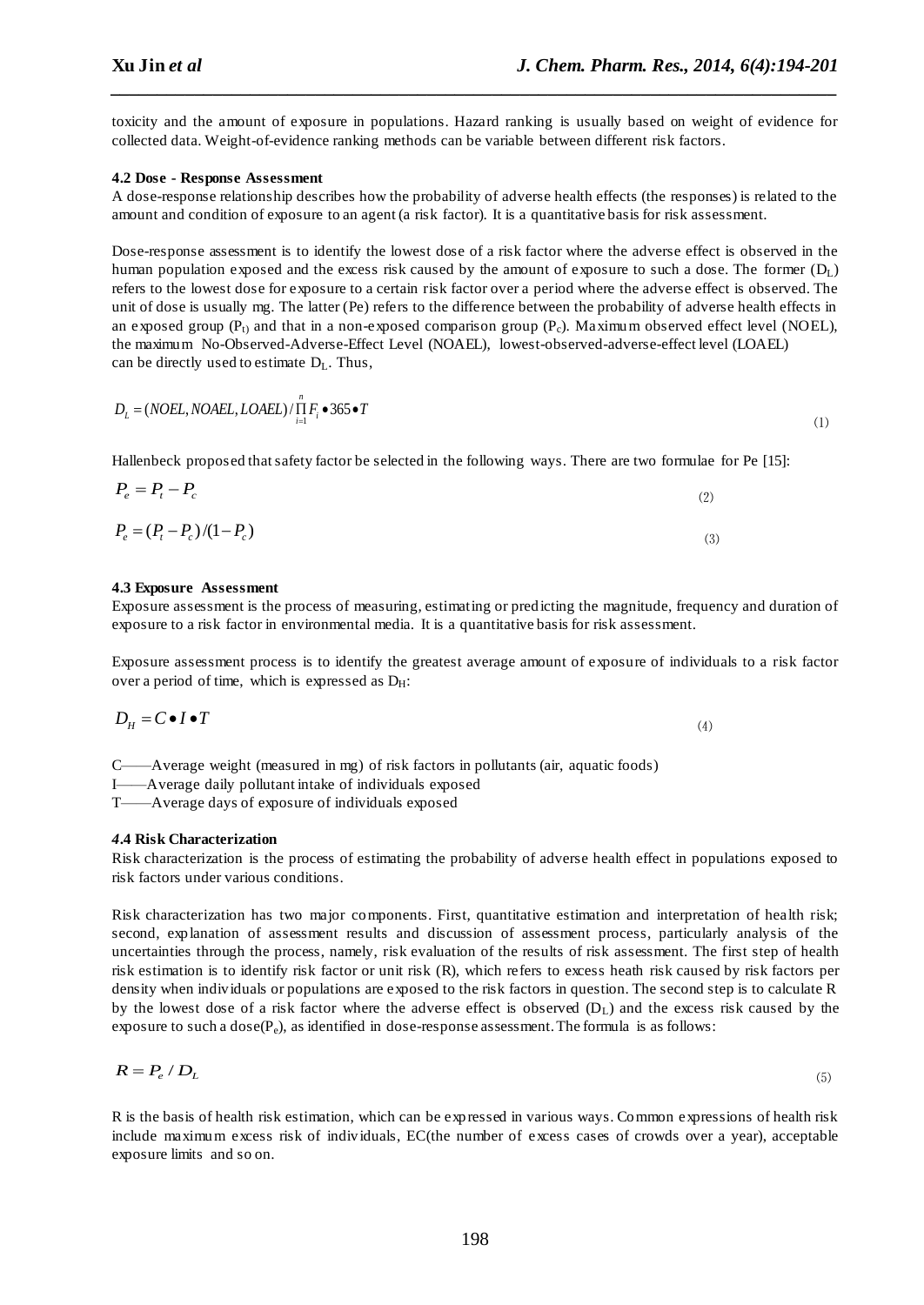#### **5.Health Risk Assessment of Reclaimed Water in Tianjin**

There are two main risk assessment models for water circulation:⑴Carcinogen Risk Assessment Model. It is generally believed that trace amounts of carcinogens may be a health hazard. Carcinogenic risk, usually expressed as RISK, is defined as the product of average long-term daily intake and carcinogenic potency factor. It refers to cancer incidence (above normal levels) caused by exposure to a carcinogen. This model is formulated as follows:

*\_\_\_\_\_\_\_\_\_\_\_\_\_\_\_\_\_\_\_\_\_\_\_\_\_\_\_\_\_\_\_\_\_\_\_\_\_\_\_\_\_\_\_\_\_\_\_\_\_\_\_\_\_\_\_\_\_\_\_\_\_\_\_\_\_\_\_\_\_\_\_\_\_\_\_\_\_\_*

$$
R^c = \sum_{i=1}^k R_i^c \tag{6}
$$

$$
R_i^c = [1 - \exp(D_i q_i)] / 70 \tag{7}
$$

 $R<sup>c</sup>$  in the formula stands for average individual annual cancer risk caused by chemical carcinogen i via drinking water; Di stands for average daily exposure per unit body mass to chemical carcinogen i via drinking water, mg / (kg.d).⑵Non-carcinogen Risk Assessment model. It is generally believed that non-carcinogen will not be a health hazard until it exceeds a certain threshold.

$$
R^n = \sum_{i=1}^n R_{ip}^c \tag{8}
$$

$$
R_{ip}^{c} = (D_{ip} \times 10^{-6} / Rf D_{ip}) / 70
$$
\n(9)

 $R<sup>n</sup>$  in the formula stands for average individual annual health risk caused by non-carcinogen i; Dip stands for average daily exposure per unit body mass to non-carcinogen i, mg / (kg.d).

The assessment in question used the monitoring results at the three observation stations from 2003 to 2007. The average of monitoring data about the surface and bottom of water is taken as the final monitoring data of one observation station. The average of data within one year is taken as the annual average of this observation station. The average of the annual averages of three observation stations is the annual average of this reservoir. The average individual annual risk of health hazard caused by chemical carcinogens and non-carcinogens (non-gene toxic substances) is shown in Table 3 and Table 4.

**Table 3 Risk Caused by Chemical Carcinogens** (**R <sup>c</sup>**)**From 2009 to 2013**

| <b>YEAR</b> | Cd      | Cr      | As      | Rc      |
|-------------|---------|---------|---------|---------|
| 2009        | 6.8E-08 | 5.5E-06 | 1.1E-05 | 1.6E-05 |
| 2010        | 1.6E-07 | 4.7E-06 | 9.3E-06 | 1.4E-05 |
| 2011        | 1.4E-07 | 4.7E-06 | 9.8E-06 | 1.5E-05 |
| 2012        | 1.4E-07 | 4.8E-06 | 7,7E-06 | 1.3E-05 |
| 2013        | 1.4E-07 | 4.8E-06 | 7.7E-06 | 1.3E-05 |
|             |         |         |         |         |





(**a**)**bar chart about Chemical Carcinogen (b)line chart about Chemical Carcinogens**

**Fig1**:**Risk Caused byChemical Carcinogens**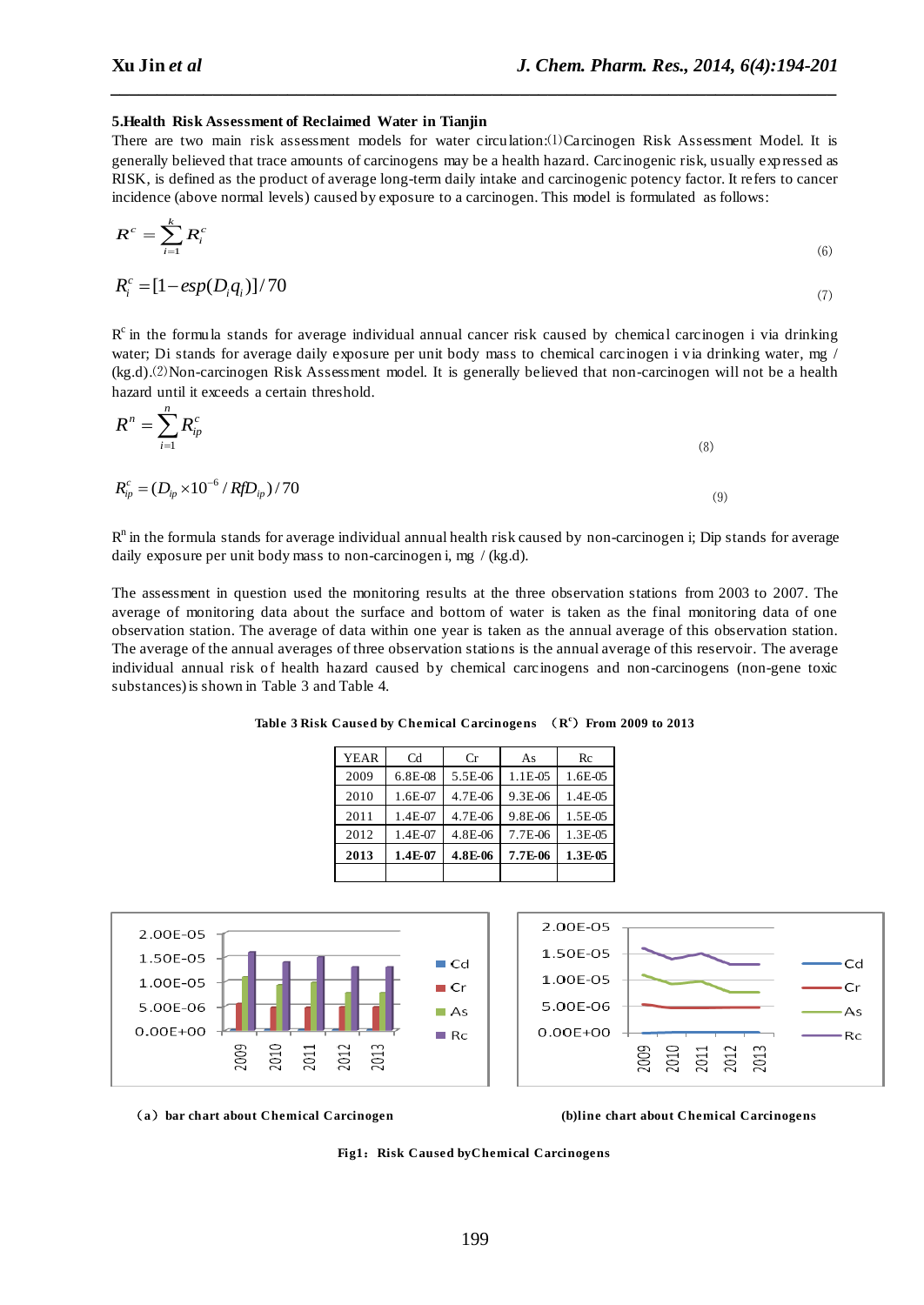| <b>YEAR</b> | <b>CN</b> | Hg        | <b>RR</b> | $RR+RC$   |
|-------------|-----------|-----------|-----------|-----------|
| 2009        | 2.4E-11   | $4.3E-11$ | 5.2E-10   | 1.6E-05   |
| 2010        | 2.4E-11   | 1.2E-11   | 5.5E-09   | 1.5E-05   |
| 2011        | $2.4E-11$ | 1.1E-11   | 5.5E-09   | 1.5E-05   |
| 2012        | 2.4E-11   | 8.7E-12   | 5.9E-09   | 1.3E-05   |
| 2013        | $2.4F-11$ | 9.6E-12   | $6.1E-09$ | $9.2E-06$ |

**Table 4 Risk Caused by Non-carcinogens**(**R <sup>n</sup>**)**and Total Risk of Yuqiao Reservoir From 2009 to 2013**

*\_\_\_\_\_\_\_\_\_\_\_\_\_\_\_\_\_\_\_\_\_\_\_\_\_\_\_\_\_\_\_\_\_\_\_\_\_\_\_\_\_\_\_\_\_\_\_\_\_\_\_\_\_\_\_\_\_\_\_\_\_\_\_\_\_\_\_\_\_\_\_\_\_\_\_\_\_\_*

As shown in the tables, the current individual annual risk of health hazard caused by all pollutants is 9.2E-06 (see Table 4). That is, the probability of illness or death caused by pollutants in drinking water per year is nine in a million. This risk is lower than 1.0E-04, the individual annual risk of health hazard caused by all pollutants in drinking water recommended by [US Environmental Protection](http://www.sciencedirect.com/science/article/pii/016511109090030F) Agency, and 5.0E-05, the largest acceptable value recommended by ICRP, but it is nearly ten times the value recommended by Sweden and the Netherlands.

Among all pollutants, the risk of chemical carcinogens is much higher than that of non-carcinogens, the former being 1508 times the latter. The individual annual risk is between 1.4E-07 and 5.0E-06, that is, the probability of one's health being impacted by chemical carcinogens in water in one year is 1 to 5 in ten million. Individual annual health risk caused by chemical carcinogens was being reduced year by year in the past five years.





## **CONCLUSION**

Water resources are the indispensable material base of life and the important safeguard for socio -economic development. Strategies for water recycling and reuse promote circular economy and at the same time offer solutions to water pollution. Circular economy is centered on the relationship between pollution treatment and reuse of reclaimed water. The notions of waste reduction, even no waste, reuse and turning waste into resources in circular economy are consistent with those of economics. These methods not only reduce costs but also increase capital. Strategies for water recycling and reuse offer solutions to water scarcity and glaring contradiction between supply and demand in Tianjin. Such strategies are also positive approaches to the serious water pollution in Tianjin.

Health risk assessment of urban reclaimed water is aimed at assessing water quality as various pollutants may generate harmful effects in humans in the process of water reuse. The reclaimed water is primarily reus ed in agricultural irrigation, industry, groundwater recharge, landscapes and recreation areas. As our reclaimed water management strategy depends primarily on the comparison of conventional water quality indexes and standard ones, the current assessment method, to some extent, weakened the potential impact of toxic and harmful factors stipulated by national water quality standards. If health risk assessment of reclaimed water becomes a part of routine environmental assessment, it will be easier to have a more scientific, objective, comprehensive and immediate understanding of reclaimed water quality and safety so as to implement necessary pollutant priority control strategy and environmental protection strategy.

#### **Acknowledgments**